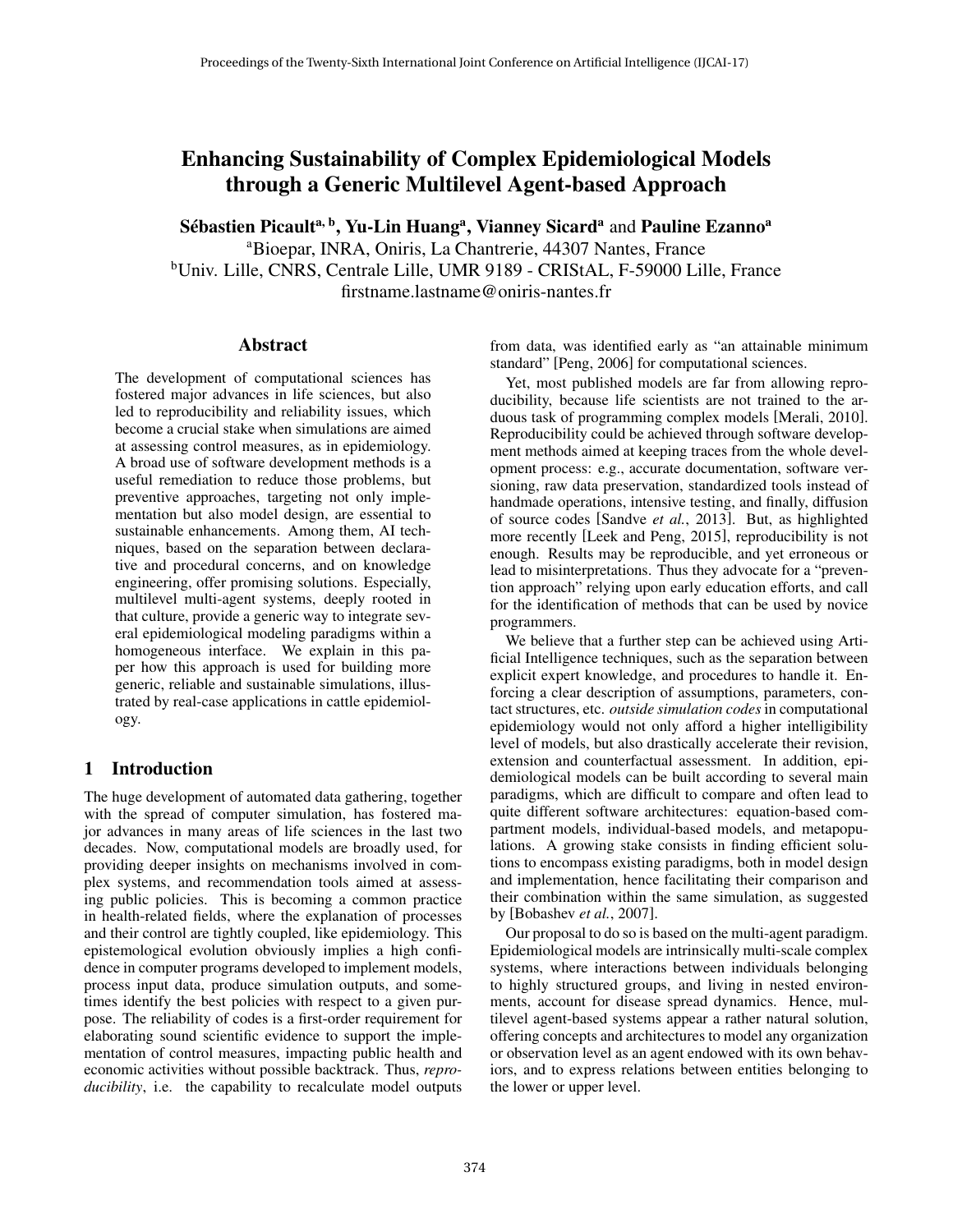This paper is organized as follows. Next section presents an overview of epidemiological modeling paradigms and issues raised by their implementation, leading to a taxonomy of existing works. Then, we propose enhancements to usual modeling techniques, implemented in a framework based on a multilevel agent-based architecture. We explain its application to real diseases, and discuss further extension and longterm perspectives.

# 2 Issues in Computational Epidemiology

In this section, we intend to identify two main difficulties encountered when modeling and programming epidemiological models: the choice of the modeling paradigm and the lack of methodological guidelines for software implementation.

### 2.1 The Diversity of Modeling Paradigms

Most epidemiological models are based on one of the three paradigms below, depending on the granularity and scale they tackle, but also on the detail level of control measure they want to assess.

#### Compartment-based models

*Compartment-based models* (CBM) are historically the first approach developed for handling diseases spread from a mathematical point of view [Kermack and McKendrick, 1927]. They assume that individuals differ only by their state, hence describe the spread dynamics through several partitions (*compartments*), characterized by the number of individuals in each state, and the transition rate to other compartments. These models are usually represented with a flow diagram (Fig. 1). For instance, the classical "SIR" model assumes three health states: *Susceptible* (S), where individuals can become infected due to contacts with infectious individuals; *Infectious* (I), where they are likely to contaminate others; *Recovered* (R), where they are not contagious anymore and cannot be reinfected. In a deterministic, continuous approach, the state variables  $S, I, R$  (amount of individuals in each state) evolve according to an Ordinary Differential Equation (ODE) system directly drawn from transition rates, which enables mathematical analyses. In a discrete, stochastic approach, rates are translated into probabilities used in multinomial sampling.

CBM can incorporate many additional features. For instance, edges from or to "invisible" compartments, with associated input and output rates, are used to represent demographic dynamics. But, the main solution for extending a model consists in adding new compartments, or splitting existing ones, for more precise health states, additional species (e.g. in vector-borne diseases), subgroups (e.g. spatial areas or age groups), or accounting for the role of environmental contamination [Marcé *et al.*, 2011]. When many concerns are introduced in addition to health states, e.g. modeling the individual diversity of biological parameters, behavioral features, or prevention and control measures, the number of compartments is bound to grow again and again, which finally resembles very much individual-based models.

#### Individual and Agent-Based Models

A way to account more straightfully and explicitly for *individual states* is using Individual-Based Models (IBM) or



Figure 1: Flow diagram of the classical SIR model. Nodes (compartments) measure the amount of individuals in each health state; flow rates are indicated on the edges.

Agent-Based Models (ABM), which also allow *individual behaviors* and *interactions* [Railsback and Grimm, 2011]. Hypotheses and processes are essentially represented by the choice of individuals, behaviors, and the environment structure where they live [Courcoul *et al.*, 2011; Amouroux *et al.*, 2008; Robins *et al.*, 2015], which makes models potentially undefinitely extensible, but also highly modular. Since model entities are directly mapped to computational ones, the outcomes of simulations also carry more detailed information, providing a deeper understanding of causal mechanisms of epidemiological systems [Marshall and Galea, 2014].

These advantages come with a higher computational cost: not only processing IBM/ABM is slower than CBM, but also, the increased detail level means a larger number of parameters, hence more repetitions in a stochastic context, and a more thorough sensitivity analysis. The possibility of changing hypotheses easily also leads to a multiplication of scenarios aimed at assessing and comparing control measures or public policies.

#### Metapopulations and multi-scale models

At a regional scale, the ecological concept of *metapopulation* [Grenfell and Harwood, 1997] is usually used to build epidemiological models. A metapopulation is a system of local populations living in isolated patches, each of them endowed with its own epidemic dynamics, and interconnected through a specific contact structure [Keeling, 2005]. Contacts between local populations are indeed caused by several factors: neighbourhood relations, trade movements [Beaunée *et al.*, 2015], or transport of pathogens via hosts or wind.

This method reduces the computational cost that would result from a pure IBM approach, at the expense of a coarsegrained modeling of sub-populations dynamics: compared to equivalent IBM simulations, metapopulations models which do not keep individual states may lead to overestimate infections [Ajelli *et al.*, 2010; Keeling *et al.*, 2010]. Conversely, the computational cost of classical IBM is quite high at this scale, all the more when repetitions are required to compare scenarios in a credible way. Unless using a massively parallel platform with simple epidemiological assumptions and a high level of software optimizations [Parker and Epstein, 2011], which is usually out of reach for most epidemiological work, handling millions of agents is an issue.

### 2.2 The Jungle of Implementations

Independently from the choice of the modeling paradigm, there is no systematic methodology for implementing models, hence a huge diversity of architectures and techniques.

The wide majority of simulation programs are *one-shot tools*, completely *hand-written*, aimed at modeling *a single pathogen in a specific application context* to assess a limited set of control measures. Their reliability highly de-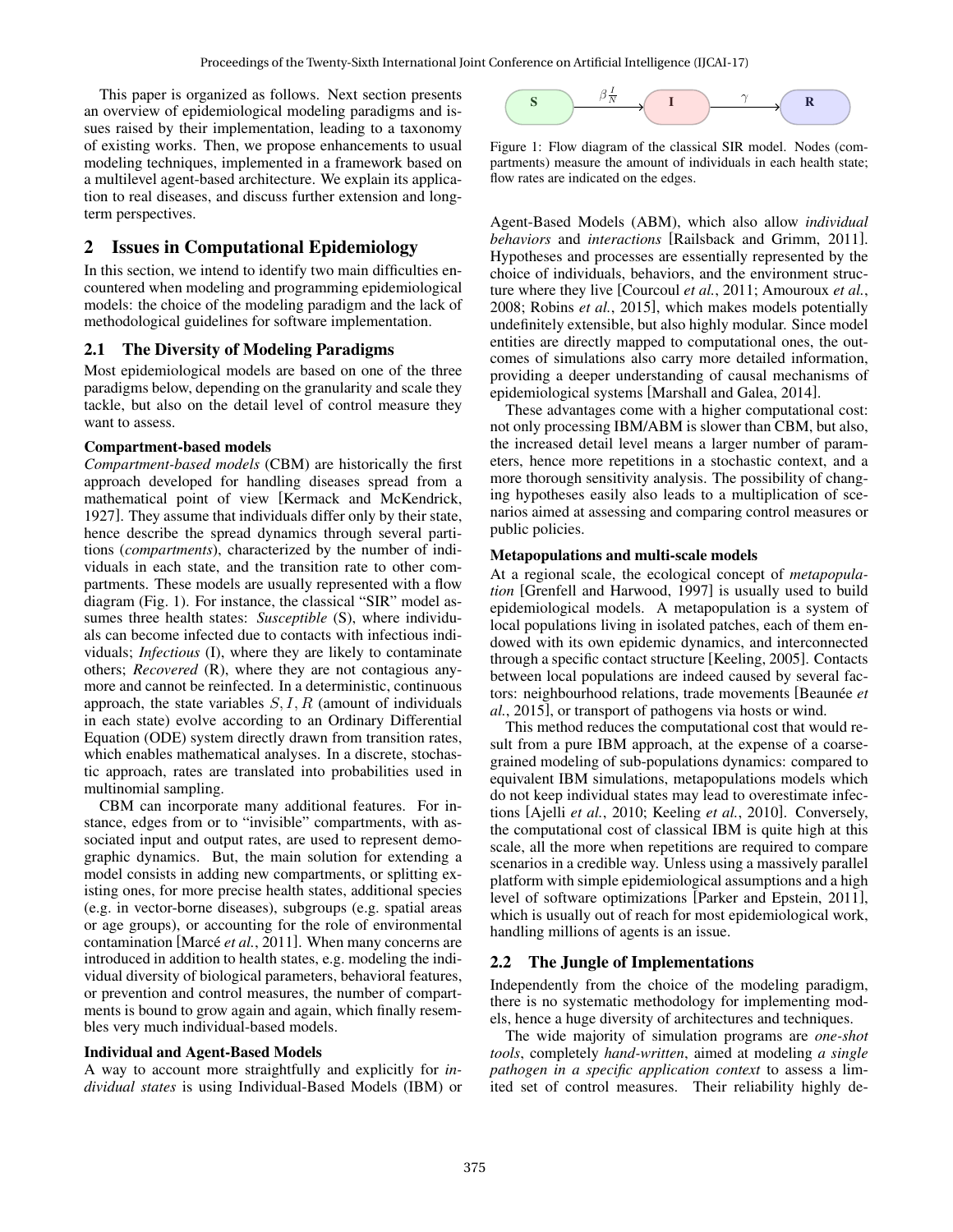

**GENERICITY** 

Figure 2: A taxonomy of current approaches in computational epidemiology.

pends on the programming skills of their developers, and their maintainability is necessarily low, especially if low-level languages (e.g. C++) are chosen instead of high-level ones (R, Scilab, Python) for computational efficiency. A few ad-hoc simulators address several diseases, either through theoretical models (SIR or its variants), or sometimes by using abstraction in object-oriented design (e.g. vector-borne disease transmission in [Roche *et al.*, 2008]), but are not capable of handling multiple modeling paradigms.

Instead of writing the entire code from scratch, a wiser attitude to enhance code reuse and sustainability, is to use existing *libraries and platforms*, or write new ones for further work. Several general-purpose platforms have been used to model specific diseases, e.g. NetLogo [Robins *et al.*, 2015], GAMA [Amouroux *et al.*, 2008], or Repast [Collier *et al.*, 2015]. Platforms provide integrated tools for handling core calculations of the model (e.g., in IBM/ABM, reproducible agent scheduling), but also GIS or data integration and easy model outputs. Thus, they allow the developer to spend more time on model design. Their limitation, however, is their genericity as platforms: they are not specifically built for epidemiologic purposes, thus provide no methodological guidelines to guarantee a proper implementation or reusability of models.

Simulation libraries and platforms have also been developed to address multiple diseases within a given modeling paradigm: e.g., SimInf [Widgren *et al.*, 2016], a R library for data-driven stochastic compartment models; MicroSim [Cakici and Boman, 2011], an agent-based platform extended step by step to model several diseases. A small number of works offer several modeling paradigms. The most advanced is Broadwick [O'Hare *et al.*, 2016], which allows the designer to implement either deterministic or stochastic compartmental models, or individuals interacting on networks. However, the development of such tools remains a heavy task (e.g. for MicroSim, "more than 100 person months of implementation work" and "more than 5,000 lines of C++ code"), and still requires a substantial effort for coding disease-specific features.

We believe that the most promising advances will come from a stronger separation of concepts, as proposed in KENDRICK [Bui *et al.*, 2016], an epidemiological-specific language and platform (yet limited to compartmental models). The authors argue for an explicit and separate description of infectious dynamics, spatial distributions and multiple species. The domain expert is able to focus on an accurate description of the characteristics of its model, and pushed to make all assumptions explicit. Then, the tool generates C/C++ code for efficient simulation.

To summarize, existing approaches can be characterized through two dimensions (Fig. 2). First, simulation programs may be more or less generic, depending on their scope, from a single pathogen to several modeling paradigms. Second, they involve more or less computer science skills, from ad-hoc monolithic programs to more and more modular and reusable architectures, and ultimately involving the classical AI separation between procedures and several knowledge domains. It also appears that the next move consists in extending the latter approach towards the integration of multiple modeling paradigms. This is precisely the purpose of the EMuLSion modeling approach, presented below.

### 3 EMuLSion: Principles and Framework

In this section, we present design principles and a software architecture (called "EMuLSion"<sup>1</sup>) to answer above issues. Our proposal relies upon the following assumptions: 1) the model design process should enforce a *strong separation between knowledge domains, and between the model itself and the engine in charge of producing the simulation*, and 2) *epidemiological models have to be designed from the origin as multilevel models* (instead of trying to extend a local model to

<sup>&</sup>lt;sup>1</sup>EMuLSion stands for "Epidemiological MUlti-Level SimulatION framework"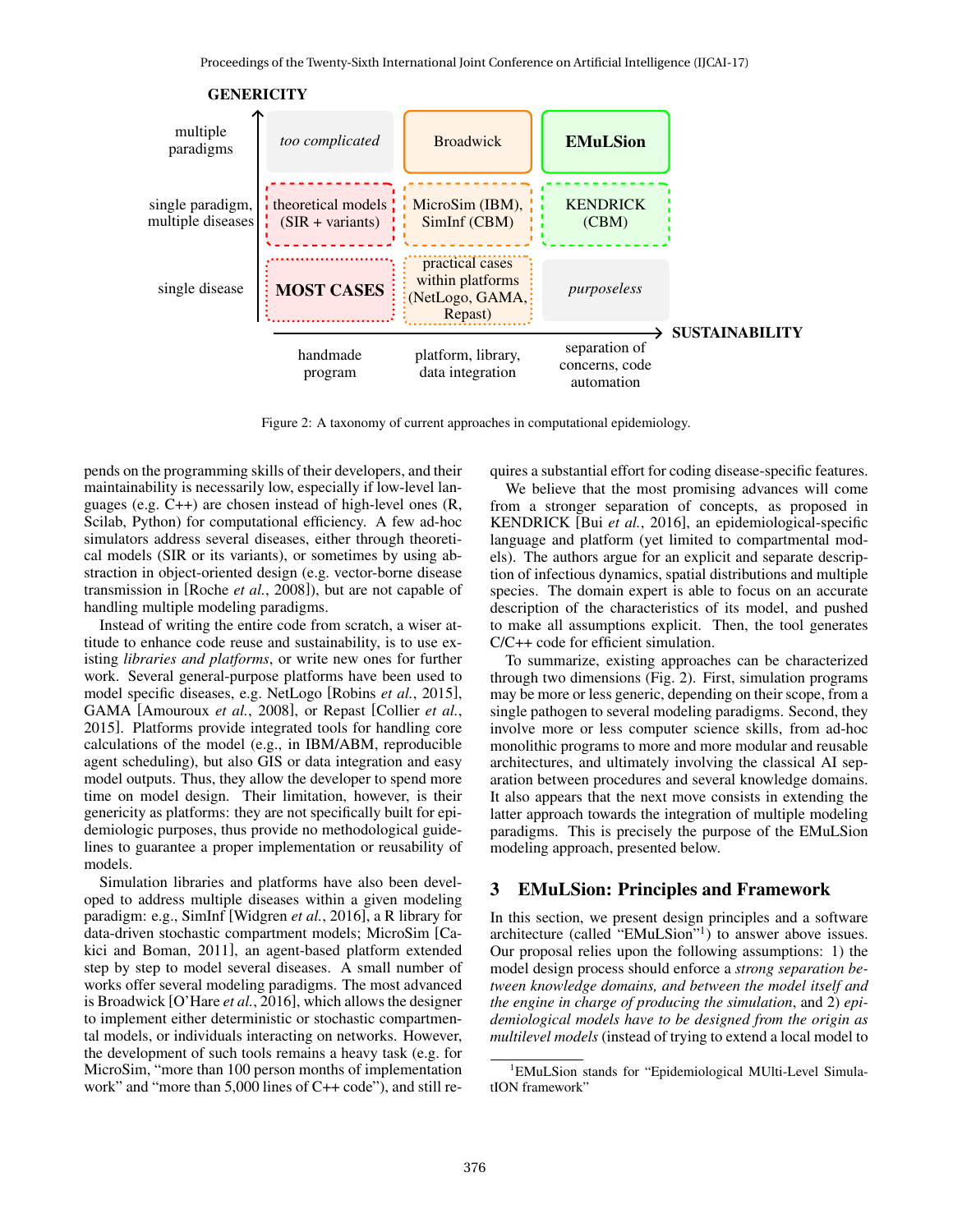

Figure 3: State-machine style flow diagram.

the regional scale or vice-versa), which can be achieved using multilevel agent-based systems, as explained below.

### 3.1 Separation of Concerns and Knowledge Engineering

Field knowledge (parameters, assumptions, processes, data...) introduced in a model should be split according to the diversity of concerns, which starts with the description of distinct processes involved in the system. To formalize them, modeling habits should be refined with the proper detail level, without being too intrusive. For instance, the ODD protocol proposed in [Grimm *et al.*, 2006] fosters explicit expert knowledge, but remains an ambiguous textual template [Amouroux *et al.*, 2010]. On the contrary, using powerful formalisms originated from physical multi-scale processes [Díaz-Zuccarini and Pichardo-Almarza, 2011], or from molecular biology [Le Novere *et al.*, 2009], would be inappropriate as regards epidemiological concerns. The complexification of flow diagrams proposed by [Perra *et al.*, 2011] is unconvincing and works with compartments only.

To stay as close as possible to existing modeling formalisms, we propose to transform the usual flow diagram into a true finite state machine. We consider that nodes (states) and edges (transitions) can be endowed with additional information (Fig. 3). States are given optional features: 1) a *duration distribution*, which specifies how long an individual is likely to stay in current state, and 2) *actions* performed when entering the state, being in the state, or leaving the state. In addition to their label which can represent either a rate, a probability, or an absolute number of individuals, transitions can be enhanced with: 1) *crossing conditions*, so as to determine which agents from source state are allowed to move towards destination state, and 2) *actions* performed by individuals when crossing the edge, i.e. after leaving the source state and before entering the destination state.

When models specified through a classical flow diagrams are implemented, these features are ordinary hard-coded. Making them explicit early in the design process is rather natural, provides a better intelligibility of the whole model, and allows code automation. Moreover, this state-machine diagram can be used in a compartment-based (deterministic or stochastic) or agent-based approach. All information regarding the concerns involved in a model, the corresponding processes and state machines with their states, transitions, conditions, actions, durations and rate, probability or amount values are specified in a YAML configuration file. Parameters can be given either in values, ranges, or expressed as a function of other parameters. When the YAML file is processed to instantiate the simulation architecture, parameters are parsed using a symbolic mathematics library (Sympy) and the consistency of the model is checked automatically. Besides, this information can also be used for producing technical documentation, figures, comments on sources and assumptions, etc. and thus can be seen as a kind of "literate modeling".

# 3.2 Multilevel Modeling with Agents

The architecture we propose to implement the coexistence of concerns at several scales, and encompass multiple modeling paradigms, is a multilevel multi-agent system. This kind of simulation use agents to reify several organization, observation or scale levels at the same time. In epidemiology, the reification of intermediate entities (e.g. age groups, subpopulations...) between the individual and the whole population, as well as the use of associated spatial areas is indeed a major advantage to assess fine-grained control measures.

Among the very few existing generic multilevel metamodels, we embraced the principles defined in [Picault and Mathieu, 2011], which provide many design and implementation features we consider useful for computational epidemiology. Especially, this meta-model enforces a *strong separation between declarative and procedural concerns*, through an independence between agents, behaviors, and a generic simulation engine. Agents and environments can be associated through two relations: *situation* (agents can interact within several environments) and *encapsulation* (agents can "contain" an environment in order to host other agents). Their joint use leads to the *hosting* relation (a is host to b iff b is situated in an environment encapsulated by  $a$ ). Thus, a multilevel multi-agent system is the *combination of a structure* (the architecture and organization of nested agents and environments) *and a function* (an explicit and intelligible description of the processes involved in the system, i.e. behaviors of agents). Since agents can represent any kind of entity, they provide a generic and homogeneous, yet polymorphic interface to integrate multiple modeling paradigms.

# 3.3 Architecture of the Framework

These design principles have been implemented and experimented through a Python framework. In this framework, a model composed of processes (described either as state machines or sequence of actions) occurring at several levels, is translated to multilevel agents endowed with behaviors.

Agents classes are shown on Figure 4. EmulsionAgents are situated in at least one environment. They are divided into two categories: *atoms* and *groups*. The AtomAgent class represents "individuals" (e.g. persons or animals). Its EvolvingAtom subclass represents individuals endowed with state-machine driven behaviors. On the other hand, *Groups* can encapsulate a local environment where other agents can be situated. They are themselves composed of two families: *Compartments* and *Aggregations*. The Compartment class intends to aggregate homogeneous individuals into a simple amount, while an Aggregation provides a *view* over individuals or other groups, i.e. a representation where agents are gathered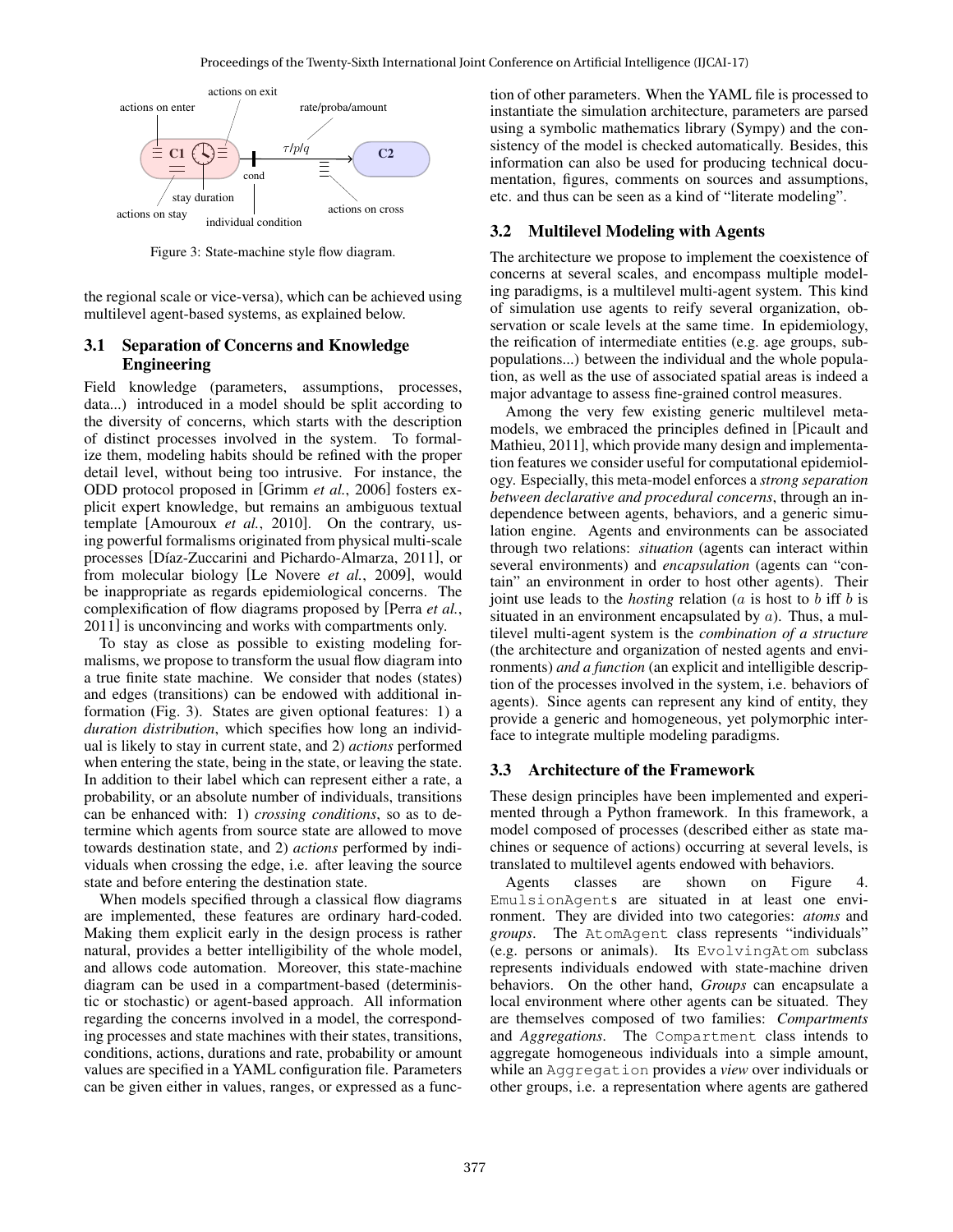

Figure 4: Class diagram of multilevel agents in the EMuLSion framework. Agents with a state-machine driven behavior are represented with orange background.

according to customizable variables, such as health state, age group, etc. More specifically:

- SimpleView agents host individuals (atoms) and schedule their behavior. An AdaptiveView also detects individuals which have a different value of specific variables than others, and ask their own host to put them in the proper place.
- The purpose of StructuredView agents is to associate SimpleView agents or Compartment agents with possible values of specific variables, related to one concern. For instance, in a SIR model, the health\_state variable (related to the "infection process" concern) can take three values (S, I, R), hence is associated to three Compartment agents or to three SimpleView agents. The GroupManager does the same, but using a state machine to control how indivuals (or amounts) change their value for those variables.
- Finally, the MultiProcessManager can handle several concerns in the same simulation. It relies upon at least a SimpleView to control all atoms, and a StructuredView or GroupManager agents to manage the different processes involved in the model.

#### 3.4 Encompassing Existing Paradigms and Beyond

This composition-based architecture allows representing existing epidemiological modeling paradigms. *Compartmentbased models* are built using Compartment agents hosted by GroupManager endowed with a state machine for health states and their transitions (Fig. 5a). Compartment agents can adopt a deterministic or a stochastic behavior on demand. *Individual-based models* are composed of EvolvingAtom agents, each endowed with their own state machine(s), and hosted by a SimpleView agent (Fig. 5b). Finally, *metapopulations* can be represented using a StructuredView or a MultiProcessManager hosting several agents constructed after one of the latter architectures, with additional processes describing contact structure.



Figure 5: (a) A compartmental model in EMuLSion (with S, I, R states). The GroupManager is endowed with a state machine to determine flows between compartments. (b) An IBM in EMuL-Sion. EvolvingAtoms are endowed with their own state machines and hosted by a SimpleView agent.



Figure 6: Aggregation of atoms into adaptive views, according to their state. The GroupManager is endowed with the state machine to induce state changes in atoms.

Additional solutions can be built, especially by grouping individuals according to their state for each concern. Using regroupments of individuals provides a straight access to similar individuals, especially for determining which individuals have to change state: for instance, in a stochastic approach, one multinomial sample per group can be used instead of one Bernoulli trial per individual, which is significantly more efficient. Thus, keeping individual states do not deteriorate performances drastically. This solution is based on a GroupManager agent, endowed with a state machine for one concern, e.g. the infectious process affecting the health\_state variable (Fig. 6). Each value of the health\_state is associated with an AdaptiveView, containing AtomAgents. Atoms move from one state to another according to the state machine. If an external process affects health\_state of agents, for instance a cure changing "I" into "R", the "I" AdaptiveView detects the change and asks the GroupManager to put modified atoms in the right place ("R" AdaptiveView).



Figure 7: Structure of a multiple-concerns model. Individuals are aggregated according to concern-related variables. Individuals (e.g. the blue one) can be accessed through each concern or through a global list.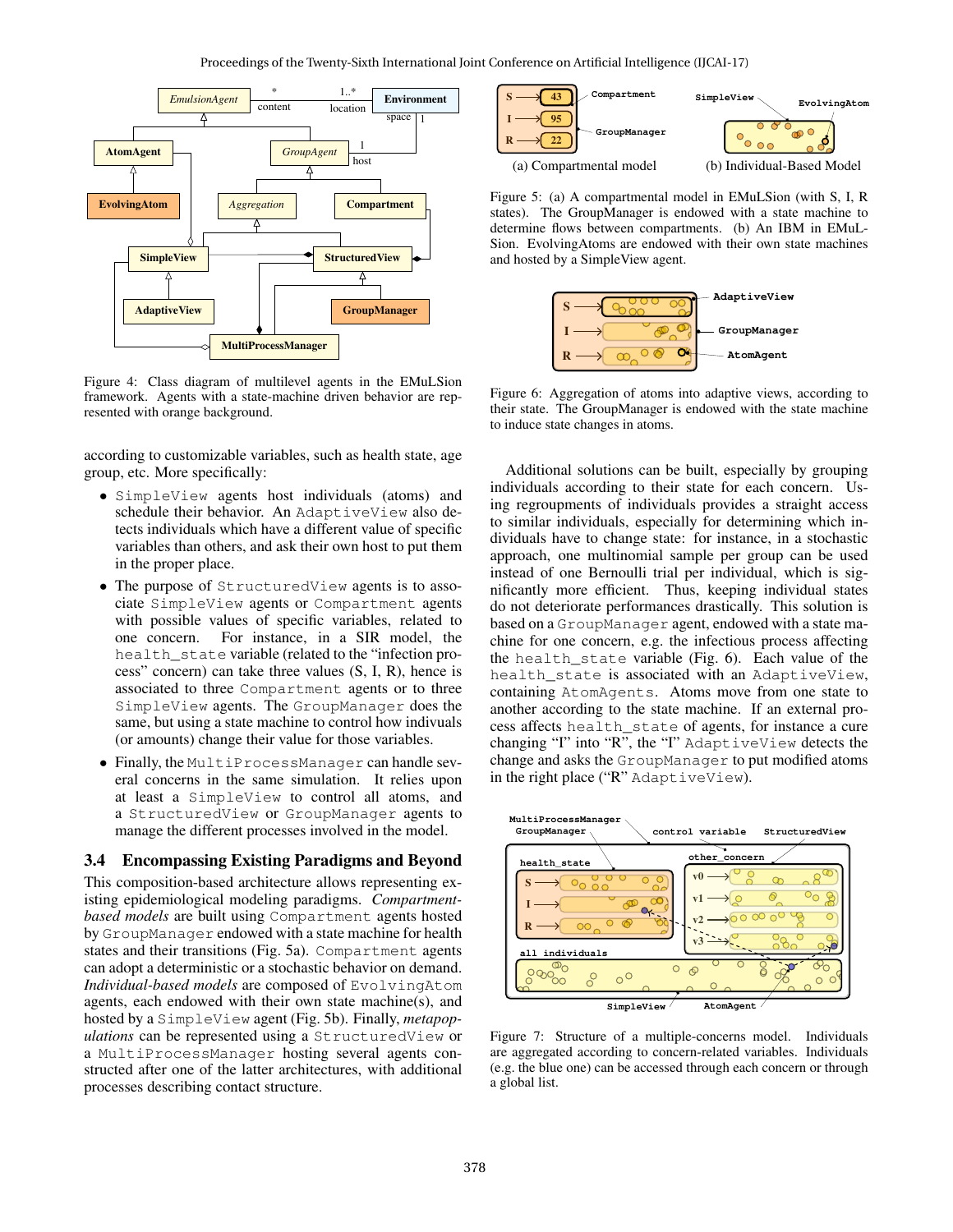A MultiProcessManager can handle a combination of such structures. This agent is given the list of processes affecting individuals or groupings, and the variables associated with each concern ("control variables"). It automatically uses a GroupManager with the structure described above for handling processes bound to state machines, otherwise it does the same with a simple StructuredView. Each individual is thus accessible from a global list (SimpleView) and from each of the concern-related groupings (Fig. 7).

### 4 Experimentation and Validation

This framework has been extensively tested on several variations of the theoretical SIR-like models, to check that all usage patterns above, including those corresponding to classical epidemiological paradigms, produce equivalent results.

To assess the interest of our approach on real cases, we chose two IBM studies, carried out within the same team on the same disease in dairy cattle (Q fever, a zoonosis affecting mainly ruminants) at different scales, thus we can compare our outputs to each model: one for the within-herd spread [Courcoul *et al.*, 2011], and the other for the betweenherd spread [Pandit *et al.*, 2016]. The implementation of the within-herd model involves three main concerns: the infectious process (with 6 health states and bacterial shedding in environment), the farming process suited for milk production (with a 4-state life cycle, some states like abortions causing high bacterial shedding), and the culling process (removal of cows from the herd) which depends on animal parity (number of calvings). To benefit from adaptive groupings of individuals, we define a class for individuals (QfeverCow, derived from AtomAgent), and one for the herd (QfeverHerd, subclass of MultiProcessManager), built as in Figure 7 but with the three concerns. Thus, animals get automatically grouped by concern-related variables [Picault *et al.*, 2017].

The EMuLSion implementation reproduces the outcomes of the reference model [Courcoul *et al.*, 2011]. In addition, we were able to test in a short time alternative hypotheses, especially regarding the simplification of the intra-herd model, in order to keep the core mechanisms responsible for the disease spread before introducing between-herd contamination. This specific model exploration will be published in a separate article. Ongoing work now focuses on the integration of this model to a between-herd simulation, using again a MultiProcessManager to represent the metapopulation of herds. In Q fever, contamination between herds occurs because of airborne dissemination of bacteria and because of the introduction of infected animals through animal trade. Two concerns have thus to be introduced in the intra-herd model: renewal (based on trade data) and bacterial dispersion (based on meteorological data). New procedures are currently elaborated to account for these mechanisms.

# 5 Conclusion and Perspectives

We have analyzed the difficulties encountered in computational epidemiology regarding sustainability and reproducibility. Our contribution to those issues is twofold. First, we advocate a modeling methodology which enforces a strong separation between procedural aspects and all knowledge domains, to make all assumptions explicit and easily revisable. Second, we propose an implementation based on a multilevel multi-agent system, to offer a homogeneous way to integrate the many modeling paradigms used in epidemiology. The joint use of both approaches allow to build a comprehensive framework where models are run through a generic, reliable simulation engine.

This work is part of an ongoing collective elaboration of a common modeling frame to foster explicit, comparable and sustainable models in epidemiology, which is a first longterm step to achieve not only reproducibility but also reliability. Besides, the encapsulation of modeling paradigms within agents overcomes their specificities and allows exploring techniques to automatize the substitution of a model by another. The intrinsic multi-scale features of our approach also suggest applications to within-host (immunological) models. From a broader perspective, reducing the duration of design, implementation and testing of models will become a dramatic advantage to answer epidemiological urges raised by environmental changes.

# Acknowledgments

Project MIHMES is funded by the French Research Agency, Program Investments for the Future (ANR-10-BINF-07) and the European fund for the Regional Development (FEDER) of Pays-de-la-Loire. The research work presented here is also funded by the Animal Health Division of the French National Institute for Agricultural Research (INRA).

### References

- [Ajelli *et al.*, 2010] M. Ajelli, B. Gonçalves, D. Balcan, V. Colizza, H. Hu, J.J. Ramasco, S. Merler, and A. Vespignani. Comparing large-scale computational approaches to epidemic modeling: Agent-based versus structured metapopulation models. *BMC Infectious Diseases*, 10(1), 2010.
- [Amouroux *et al.*, 2008] E. Amouroux, S. Desvaux, and A. Drogoul. Towards virtual epidemiology: An agentbased approach to the modeling of H5N1 propagation and persistence in north-vietnam. In *11th Pacific Rim Int. Conf. on Multi-Agents (PRIMA)*, volume 5357 of *LNCS*, pages 26–33. Springer, 2008.
- [Amouroux *et al.*, 2010] E. Amouroux, B. Gaudou, S. Desvaux, and A. Drogoul. O.D.D.: A promising but incomplete formalism for individual-based model specification. In *RIVF Int. Conf. on Computing and Communication Technologies*. IEEE, 2010.
- [Beaunée *et al.*, 2015] G. Beaunée, E. Vergu, and P. Ezanno. Modelling of paratuberculosis spread between dairy cattle farms at a regional scale. *Veterinary Research*, 46(1), 2015.
- [Bobashev *et al.*, 2007] G.V. Bobashev, D.M. Goedecke, F. Yu, and J.M. Epstein. A hybrid epidemic model: Combining the advantages of agent-based and equation-based approaches. *Winter Simulation Conference*, 2007.